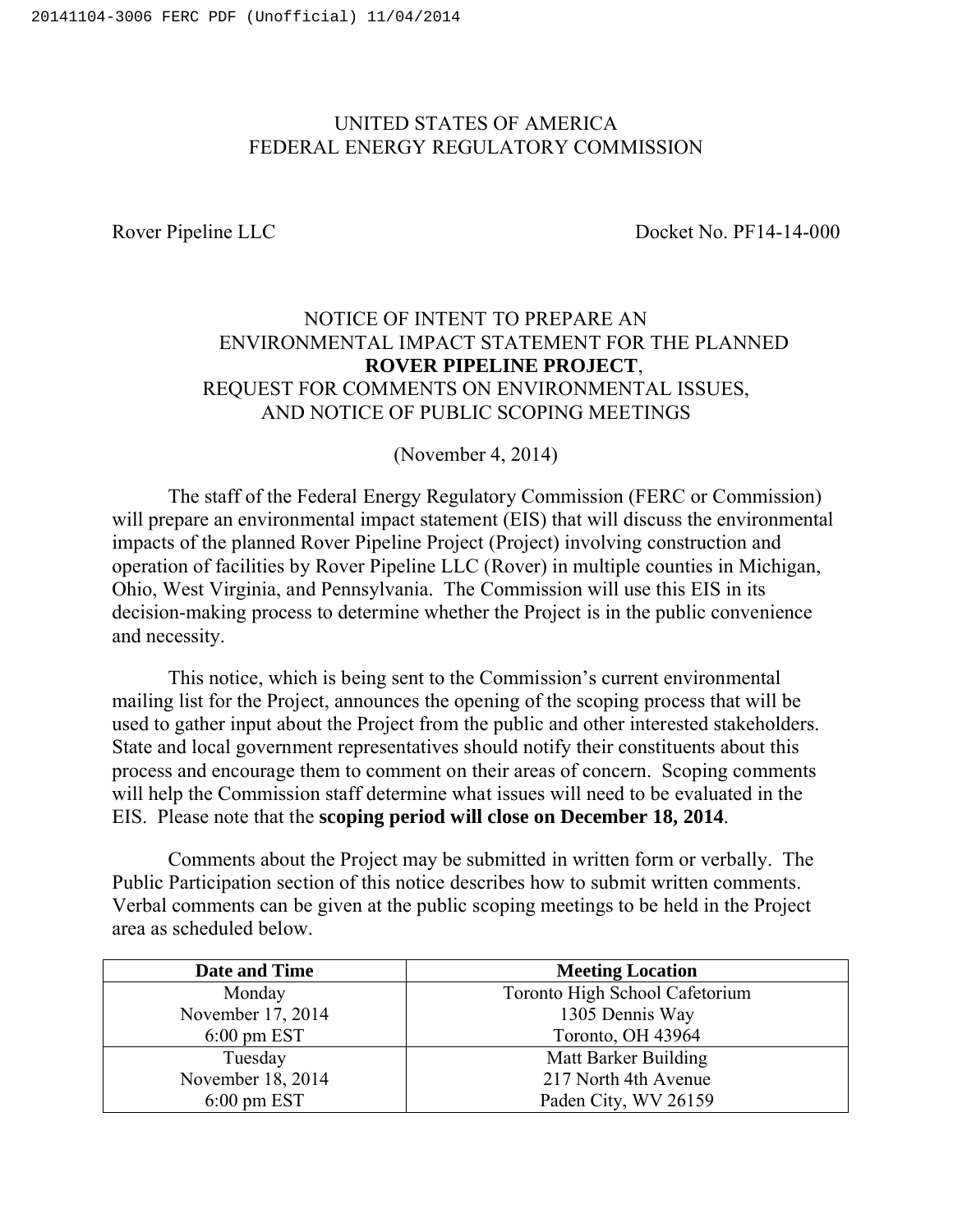Docket No. PF14-14-000 - 2 -

| <b>Date and Time</b>   | <b>Meeting Location</b>                 |  |
|------------------------|-----------------------------------------|--|
| Wednesday              | Harrison Central High School Auditorium |  |
| November 19, 2014      | 440 East Market Street                  |  |
| $6:00 \text{ pm } EST$ | Cadiz, OH 43907                         |  |
| Thursday               | George Prinzing Auditorium              |  |
| November 20, 2014      | 500 Washington Street                   |  |
| $6:00 \text{ pm } EST$ | Chelsea, MI 48118                       |  |
| Monday                 | Adrian High School Auditorium           |  |
| December 1, 2014       | 785 Riverside Ave                       |  |
| $6:00 \text{ pm } EST$ | Adrian, MI 49221                        |  |
| Tuesday                | Defiance College - Schomburg Auditorium |  |
| December 2, 2014       | 701 North Clinton Street                |  |
| $6:00$ pm EST          | Defiance, OH 43512                      |  |
| Wednesday              | Buckeye Central High School Auditorium  |  |
| December 3, 2014       | 938 South Kibler Street                 |  |
| $6:00$ pm EST          | New Washington, OH 44854                |  |
| Thursday               | Fairless High School Auditorium         |  |
| December 4, 2014       | 11885 Navarre Road SW                   |  |
| $6:00 \text{ pm } EST$ | Navarre, OH 44662                       |  |
| Wednesday              | Holiday Inn Gateway Center              |  |
| December 10, 2014      | 5353 Gateway Centre                     |  |
| $6:00 \text{ pm } EST$ | Flint, MI 48507                         |  |
| Thursday               | Maniaci Banquet                         |  |
| December 11, 2014      | 69227 North Main Street                 |  |
| $6:00 \text{ pm } EST$ | Richmond, MI 48062                      |  |

The purpose of these scoping meetings is to provide the public an opportunity to learn more about the Commission's environmental review process, and to verbally comment on the Project. Each scoping meeting will start at 6:00 pm and representatives from Rover will be present **one hour** prior to each scoping meeting to answer questions about the Project. Affected landowners and other interested parties are encouraged to attend the scoping meetings and to give their comments on the issues they believe should be addressed in the EIS. A transcript of each meeting will be added to the Commission's administrative record to ensure that your comments are accurately recorded.

If you are a landowner receiving this notice, a pipeline company representative may contact you about the acquisition of an easement to construct, operate, and maintain the planned pipeline facilities. The company would seek to negotiate a mutually acceptable agreement. However, if the Commission approves the Project, that approval conveys with it the right of eminent domain. Therefore, if easement negotiations fail to produce an agreement, a condemnation proceeding could be initiated where compensation would be determined in accordance with state law.

The "For Citizens" section of the FERC website [\(www.ferc.gov\)](http://www.ferc.gov) provides more information about the FERC and the environmental review process. This section also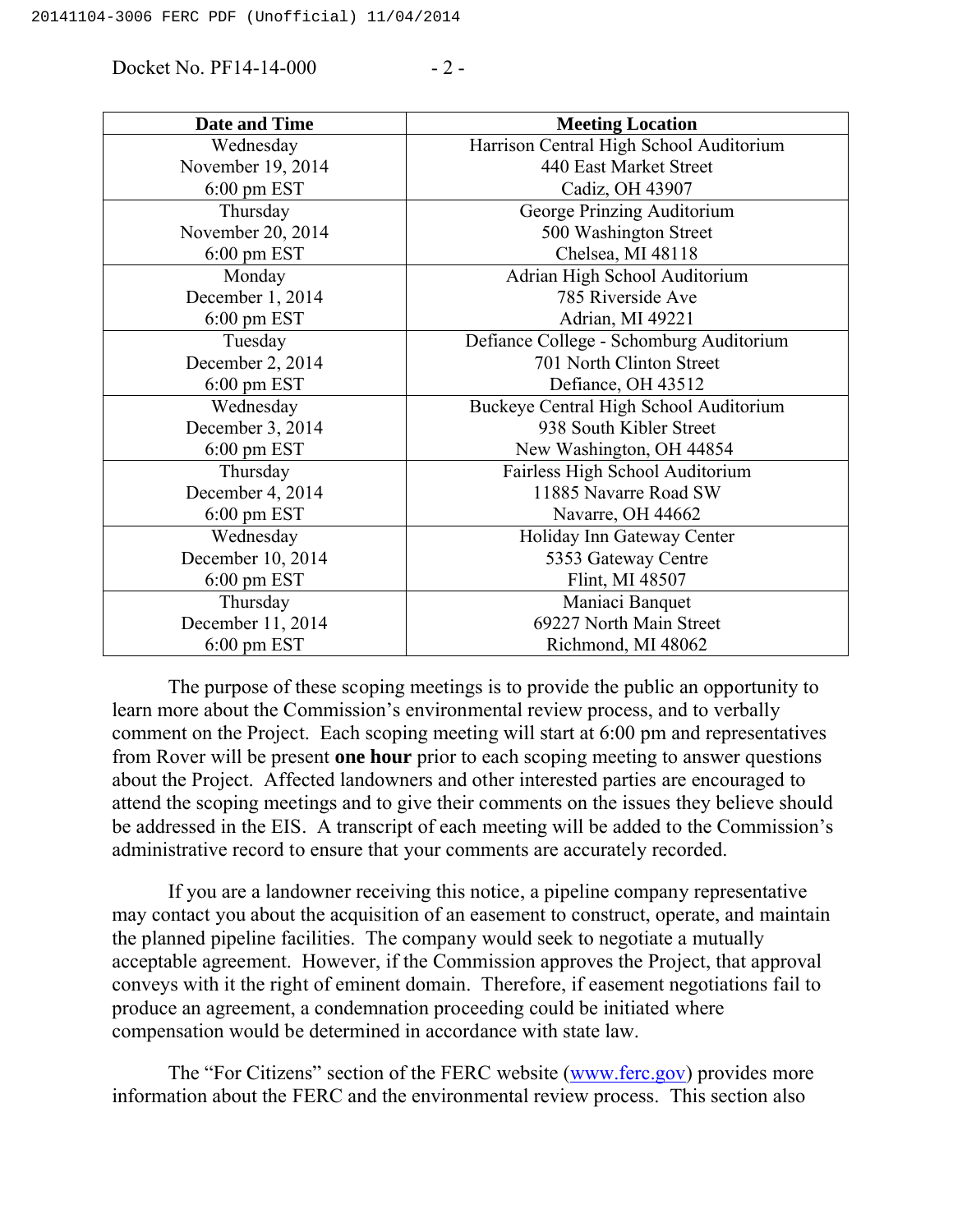Docket No. PF14-14-000 - 3 -

includes information about getting involved in FERC jurisdictional projects, and a citizens' guide entitled "An Interstate Natural Gas Facility On My Land? What Do I Need to Know?" This guide addresses a number of frequently asked questions, including the use of eminent domain and how to participate in the Commission's proceedings.

### **Summary of the Planned Project**

Rover plans to use about 621 miles of operational right-of-way to construct and operate about 820 miles of interstate natural gas transmission pipeline and associated facilities in Michigan, Ohio, Pennsylvania, and West Virginia. The Project would originate near Cadiz in Harrison County, Ohio; would extend about 210 miles west to an interconnection with the Mid-west Hub; and then head northeast for about 209 miles to the Canadian/United States Border. The remaining 199 miles would be associated with eight supply laterals to service areas in Ohio, Pennsylvania, and West Virginia. Specifically, the Project would consist of the following components:

- eight 24-, 30-, 36-, and 42-inch-diameter pipeline supply laterals (199.3 miles), in Washington County, Pennsylvania; Doddridge, Hancock, Tyler, and Wetzel Counties, West Virginia; and Belmont, Carroll, Harrison, Jefferson, Marshall, Monroe, and Noble Counties, Ohio;
- two collocated 42-inch-diameter pipelines, Mainline A (209.5 miles) and Mainline B (202.1 miles), in Ashland, Carroll, Crawford, Defiance, Hancock, Harrison, Henry, Richland, Seneca, Stark, Tuscarawas, Wayne, and Wood Counties, Ohio;
- one 42-inch-diameter pipeline, Market Segment (209.4 miles), in Defiance, Fulton, and Henry Counties, Ohio; and Genesee, Lapeer, Lenawee, Livingston, Macomb, Oakland, Shiawassee, St. Clair, and Washtenaw Counties, Michigan;
- $\bullet$  ten new compressor stations  $(CS)$ :
	- o Cadiz CS in Harrison County, Ohio;
	- o Clarington CS in Monroe County, Ohio;
	- o Seneca CS in Noble County, Ohio;
	- o Burgettstown CS in Washington County, Pennsylvania;
	- o Majorsville CS in Marshall County, West Virginia;
	- o Sherwood CS in Doddridge County, West Virginia;
	- o Defiance CS in Defiance County, Ohio;
	- o Mainline CS 1 in Carroll County, Ohio;
	- o Mainline CS 2 in Wayne County, Ohio;
	- o Mainline CS 3 in Crawford County, Ohio; and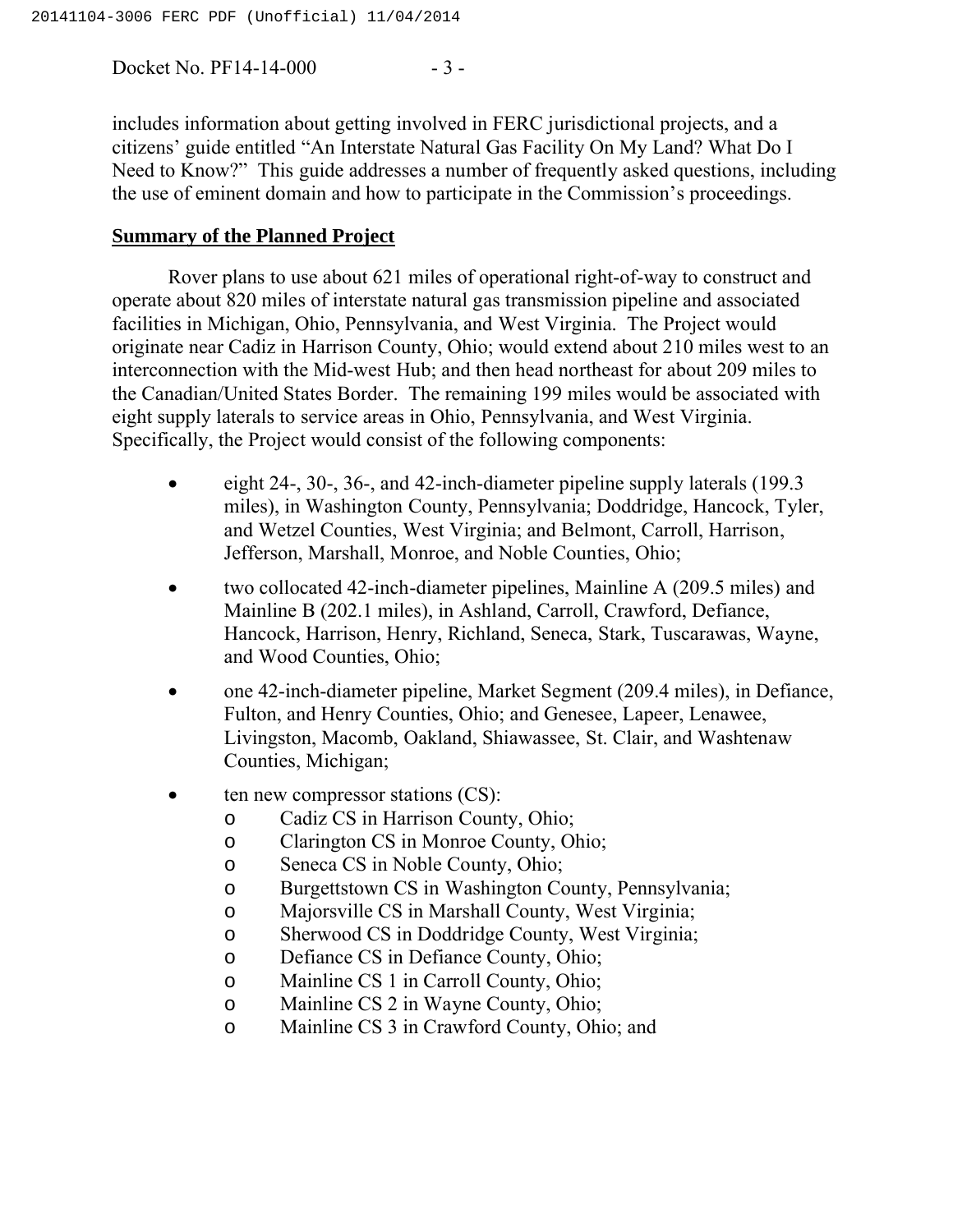Docket No. PF14-14-000 - 4 -

 four new metering and regulating stations in Doddridge County, West Virginia; Monroe County, Ohio; and Washtenaw and Shiawassee Counties, Michigan.

The general location of the Project facilities is shown in appendix 1.**<sup>1</sup>**

#### **Land Requirements for Construction**

Construction of the planned Project facilities would disturb about 12,147 acres of land. The typical construction right-of-way for pipeline facilities would vary between 125- and 150-feet-wide in uplands and 75- and 95-feet-wide in wetlands, with additional workspace needed in some locations due to site-specific conditions and activities. Following construction, approximately 4,567 acres of land would be retained for permanent operation of the facilities. Land affected by construction but not required for operation would generally be allowed to revert to former uses.

#### **The EIS Process**

The National Environmental Policy Act (NEPA) requires the Commission to take into account the environmental impacts that could result from an action whenever it considers the issuance of a Certificate of Public Convenience and Necessity under Section 7 of the Natural Gas Act. NEPA also requires us<sup>2</sup> to discover and address concerns the public may have about proposals. This discovery process is commonly referred to as "scoping." The main goal of the scoping process is to focus the analysis in the EIS on the important environmental issues. By this notice, the Commission requests public comments on the scope of the issues to be addressed in the EIS. All comments received will be considered during the preparation of the EIS, and addressed as appropriate.

In the EIS we will discuss impacts that could occur as a result of the construction and operation of the planned Project under these general headings:

- geology and soils;
- water resources, including surface waters and groundwater;
- wetlands;

<sup>&</sup>lt;sup>1</sup> The appendices referenced in this notice will not appear in the Federal Register. Copies of the appendices were sent to all those receiving this notice in the mail and are available at www.ferc.gov using the link called "eLibrary" or from the Commission's Public Reference Room, 888 First Street NE, Washington, DC 20426, or call (202) 502- 8371. For instructions on connecting to eLibrary, refer to the Additional Information section at the end of this notice.

<sup>&</sup>lt;sup>2</sup> "We," "us," and "our" refer to the environmental staff of the Commission's Office of Energy Projects.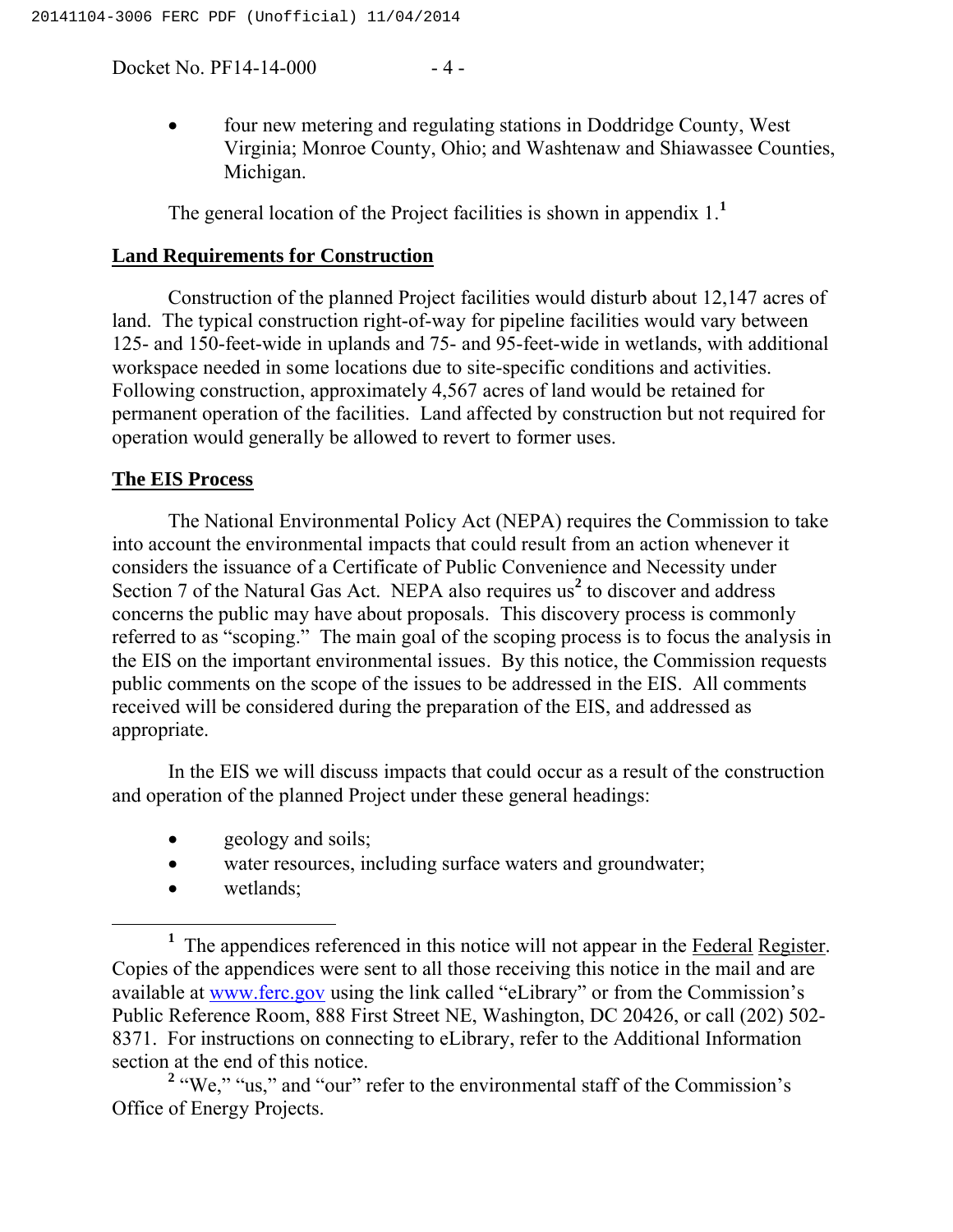Docket No. PF14-14-000 - 5 -

- vegetation, fisheries, and wildlife;
- threatened and endangered species;
- land use;
- socioeconomics;
- cultural resources;
- air quality and noise;
- public safety and reliability; and
- cumulative impacts.

We will also evaluate alternatives to the Project, Project components, pipeline routes, and aboveground facility locations; and make recommendations on how to avoid or minimize impacts on the various resource areas.

Although no formal application has been filed, we have already initiated our NEPA review under the Commission's pre-filing process. The purpose of the pre-filing process is to encourage early involvement of interested stakeholders and to identify and resolve issues before the FERC receives an application. As part of our pre-filing review, we have begun to contact federal and state agencies to discuss their involvement in the scoping process and the preparation of the EIS.

The EIS will present our independent analysis of the issues. We will publish and distribute a draft EIS for public comment. After the comment period, we will consider all timely comments and revise the document, as necessary, before issuing a final EIS. To ensure we have the opportunity to consider and address your comments, please carefully follow the instructions in the Public Participation section below.

With this notice, we are asking agencies with jurisdiction by law and/or special expertise with respect to the environmental issues related to the Project to formally cooperate with us in the preparation of the EIS.**<sup>3</sup>** Agencies that would like to request cooperating agency status should follow the instructions for filing comments provided under the Public Participation section of this notice. Currently, the Environmental Protection Agency (EPA), U.S. Army Corps of Engineers (COE), and Ohio EPA have expressed their intent to participate as cooperating agencies in the preparation of the EIS to satisfy their NEPA responsibilities related to this Project. The COE has jurisdictional authority pursuant to Section 404 of the Clean Water Act, which governs the discharge of dredged or fill material into waters of the United States, and Section 10 of the Rivers and Harbors Act, which regulates any work or structures that potentially affect the navigability of a waterway.

**<sup>3</sup>** The Council on Environmental Quality regulations addressing cooperating agency responsibilities are at Title 40, Code of Federal Regulations, Part 1501.6.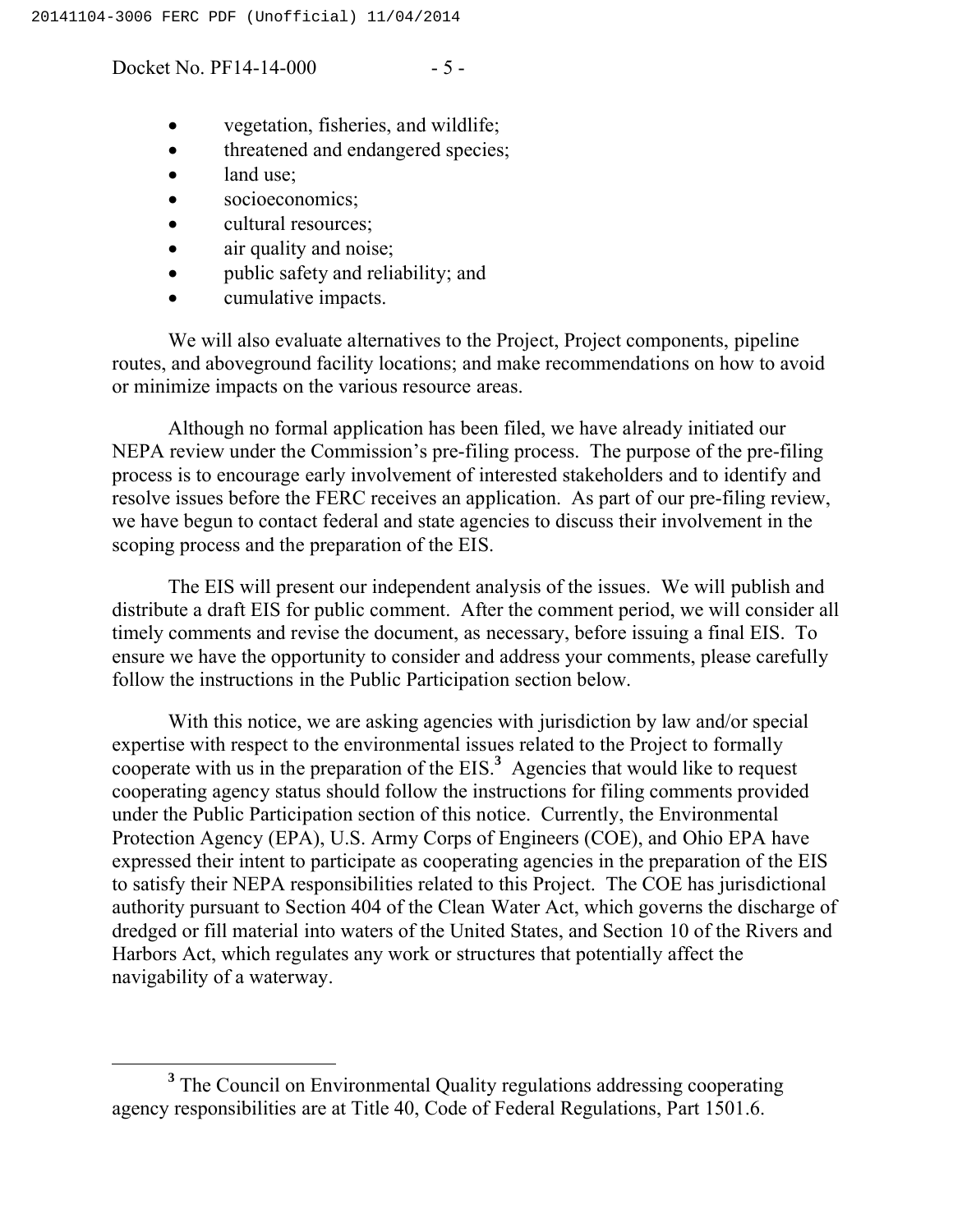Docket No. PF14-14-000 - 6 -

### **Consultations Under Section 106 of the National Historic Preservation Act**

In accordance with the Advisory Council on Historic Preservation's implementing regulations for Section 106 of the National Historic Preservation Act, we are using this notice to initiate consultation with the Michigan, Ohio, Pennsylvania, and West Virginia State Historic Preservation Offices (SHPOs), and to solicit their views and those of other government agencies, interested Indian tribes, and the public on the Project's potential effects on historic properties.**<sup>4</sup>** We will define the Project-specific Area of Potential Effects (APE) in consultation with the SHPOs as the Project develops. On natural gas facility projects, the APE at a minimum encompasses all areas subject to ground disturbance (examples include the construction right-of-way, contractor/pipe storage yards, compressor stations, meter stations, and access roads). Our EIS for the Project will document our findings on the impacts on historic properties and summarize the status of consultations under Section 106.

### **Currently Identified Environmental Issues**

Based on our preliminary review of the Project; information provided by Rover; and public comments filed in the Commission's administrative record and submitted to staff at the applicant-sponsored open houses; we have identified numerous issues that we think deserve attention. This preliminary list of issues may change based on your comments and our ongoing environmental analysis. These issues are:

- purpose and need for the Project;
- impacts of clearing forested areas and other vegetation;
- impacts on water resources including sensitive springs, groundwater, and wetlands;
- impacts on land use including agricultural lands and associated drainage systems;
- the use of eminent domain to obtain Project easements;
- impacts on property values and recreational resources;
- impacts from construction noise;
- pipeline integrity and public safety;
- alternatives: and
- cumulative impacts.

**<sup>4</sup>** The Advisory Council on Historic Preservation regulations are at Title 36, Code of Federal Regulations, Part 800. Those regulations define historic properties as any prehistoric or historic district, site, building, structure, or object included in or eligible for inclusion in the National Register of Historic Places.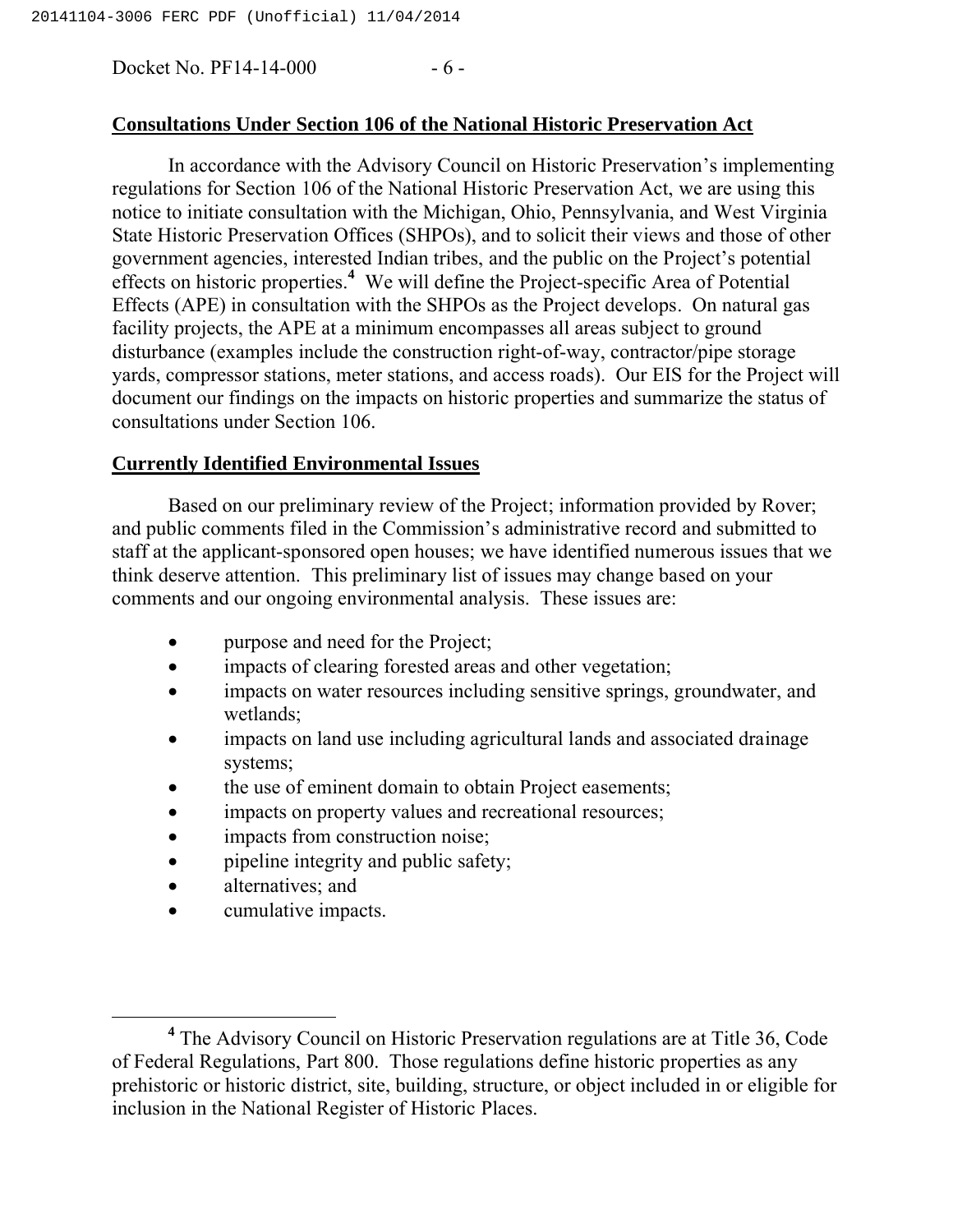Docket No. PF14-14-000 - 7 -

#### **Public Participation**

You can make a difference by providing us with your comments about the Project. Your comments should focus on the potential environmental impacts of the Project, reasonable alternatives, and measures to avoid or lessen these environmental impacts. The more specific your comments, the more useful they will be. To ensure that your comments are considered in a timely manner and properly recorded, please send your comments so that the Commission receives them in Washington, DC on or before **December 18, 2014**.

For your convenience, there are three methods you can use to submit your comments to the Commission. In all instances, please refer to the Project docket number (PF14-14-000) with your submission. The Commission encourages electronic filing of comments and has expert staff available to assist you at (202) 502-8258 or [efiling@ferc.gov.](mailto:efiling@ferc.gov)

- (1) You can file your comments electronically using the [eComment](https://ferconline.ferc.gov/QuickComment.aspx) feature located on the Commission's website ([www.ferc.gov\)](http://www.ferc.gov) under the [Documents](http://www.ferc.gov/docs-filing/docs-filing.asp)  [and Filings](http://www.ferc.gov/docs-filing/docs-filing.asp) heading. This is an easy method for interested persons to submit brief, text-only comments on a Project;
- (2) You can also file your comments electronically using the  $\frac{1}{2}$  feature located on the Commission's website ([www.ferc.gov\)](http://www.ferc.gov) under the [Documents](http://www.ferc.gov/docs-filing/docs-filing.asp)  [and Filings](http://www.ferc.gov/docs-filing/docs-filing.asp) heading. With eFiling, you can provide comments in a variety of formats by attaching them as a file with your submission. New eFiling users must first create an account by clicking on "[eRegister."](http://www.ferc.gov/docs-filing/eregistration.asp) You must select the type of filing you are making. If you are filing a comment on a particular project, please select "Comment on a Filing;" or
- (3) You can file a paper copy of your comments by mailing them to the following address:

Kimberly D. Bose, Secretary Federal Energy Regulatory Commission 888 First Street NE, Room 1A Washington, DC 20426

#### **Environmental Mailing List**

The environmental mailing list includes federal, state, and local government representatives and agencies; elected officials; environmental and public interest groups; Native American tribes; other interested parties; and local libraries and newspapers. This list also includes all affected landowners (as defined in the Commission's regulations) who are potential right-of-way grantors, whose property may be used temporarily for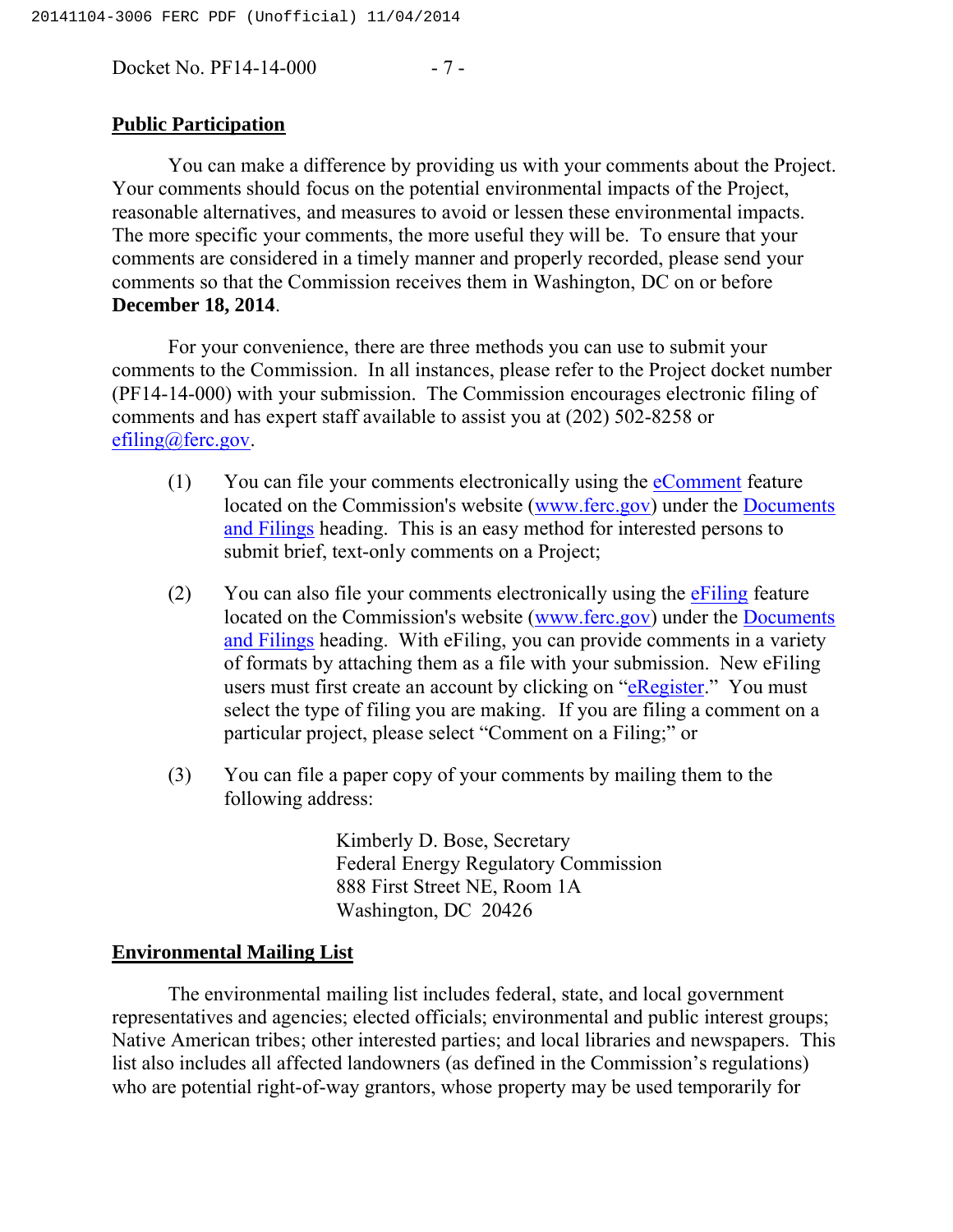Docket No. PF14-14-000 - 8 -

Project purposes, or who own homes within certain distances of aboveground facilities, and anyone who has submitted comments on the Project in the Commission's administrative record. We will update the environmental mailing list as the analysis proceeds to ensure that we send the information related to this environmental review to all individuals, organizations, and government entities interested in and/or potentially affected by the planned Project.

Copies of the draft EIS will be sent to the environmental mailing list for review and comment. **If you would prefer to receive a paper copy of the EIS instead of the compact disc version or if you would like to remove your name from the mailing list, please return the attached Information Request (appendix 2).** 

#### **Becoming an Intervenor**

Once Rover files an application with the Commission, you may want to become an "intervenor," which is an official party to the Commission's proceeding. Intervenors play a more formal role in the process and are able to file briefs, appear at hearings, and be heard by the courts if they choose to appeal the Commission's final ruling. An intervenor formally participates in the proceeding by filing a request to intervene. Instructions for becoming an intervenor can be found under the "Getting Involved" heading of the "For Citizens" section on the FERC website. **Please note that the Commission will not accept requests for intervenor status at this time. You must wait until the Commission receives a formal application for the Project.**

#### **Additional Information**

Additional information about the Project is available from the Commission's Office of External Affairs at (**866) 208-FERC** or on the FERC website ([www.ferc.gov\)](http://www.ferc.gov) using the eLibrary link [\(http://www.ferc.gov/docs](http://www.ferc.gov/docs-filing/elibrary.asp)-[filing/elibrary.asp\).](http://www.ferc.gov/docs-filing/elibrary.asp) Click on the eLibrary link, click on "General Search," and enter the docket number, excluding the last three digits (PF14-14). Be sure you have selected an appropriate date range. For assistance, please contact FERC Online Support at [FercOnlineSupport@ferc.gov](mailto:FERCOnlineSupport@ferc.gov) or toll free at (866) 208-3676, or for TTY, contact (202) 502-8659. The eLibrary link also provides access to the texts of formal documents issued by the Commission, such as orders, notices, and rulemakings.

In addition, the Commission offers a free service called eSubscription that allows you to keep track of all formal issuances and submittals in specific dockets. This can reduce the amount of time you spend researching proceedings by automatically providing you with notification of these filings, document summaries, and direct links to the documents. Go to [www.ferc.gov/docs](http://www.ferc.gov/docs-filing/esubscription.asp)-[filing/esubscription.asp.](http://www.ferc.gov/docs-filing/esubscription.asp)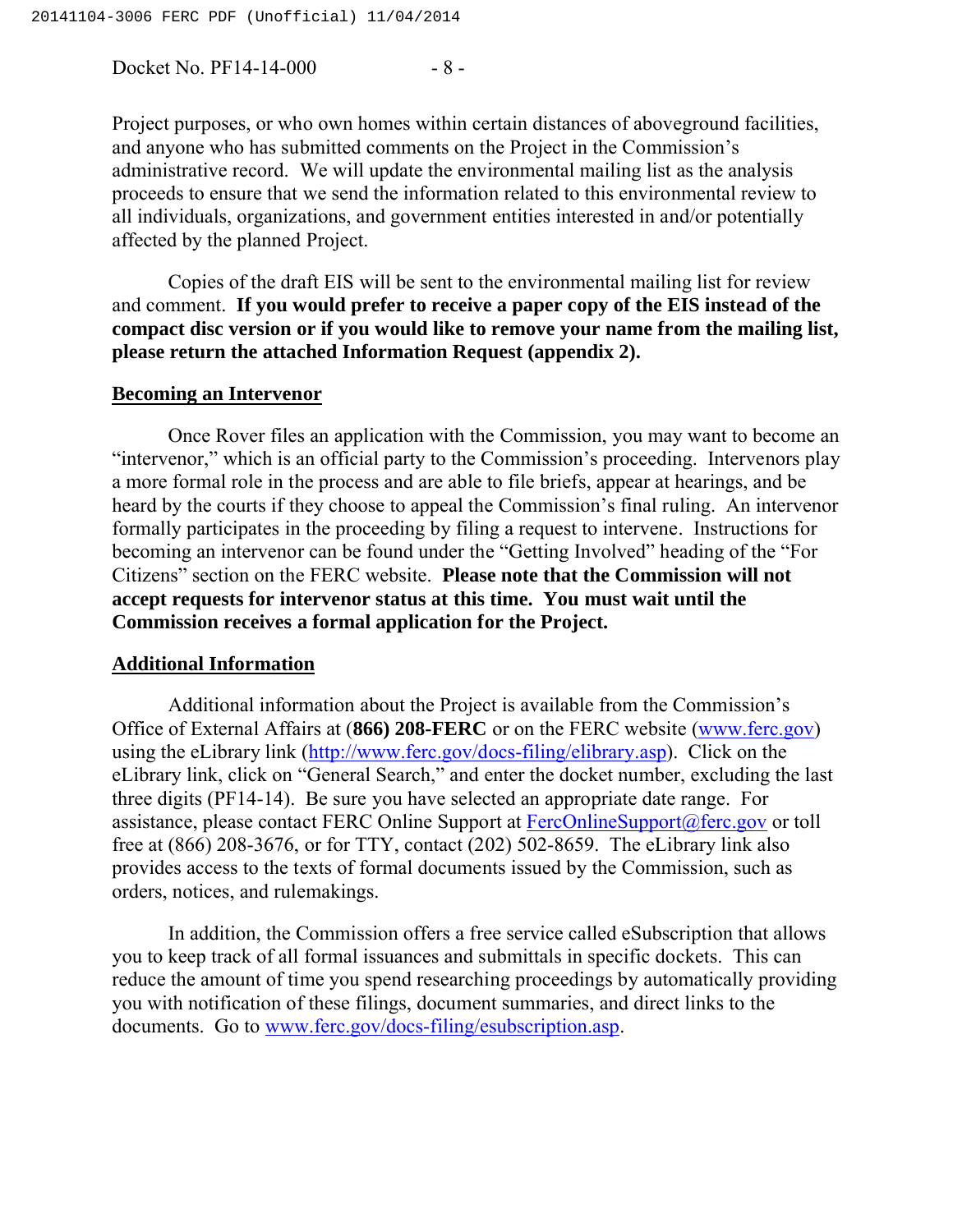Docket No. PF14-14-000 - 9 -

Finally, public meetings or site visits will be posted on the Commission's calendar located at [www.ferc.gov/EventCalendar/EventsList.aspx](http://www.ferc.gov/EventCalendar/EventsList.aspx) along with other related information.

> Kimberly D. Bose, Secretary.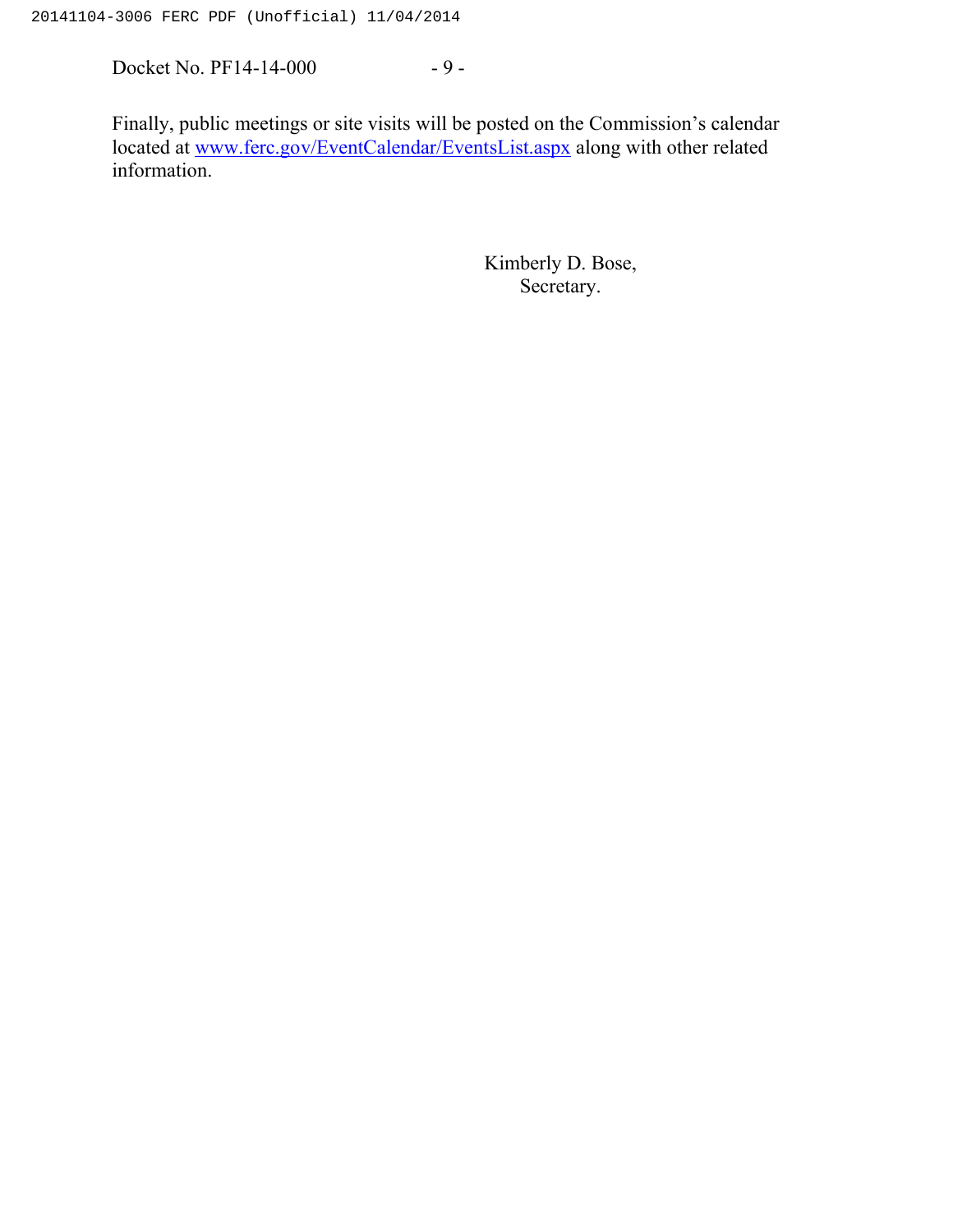#### Docket No. PF14-14-000 Appendix 1

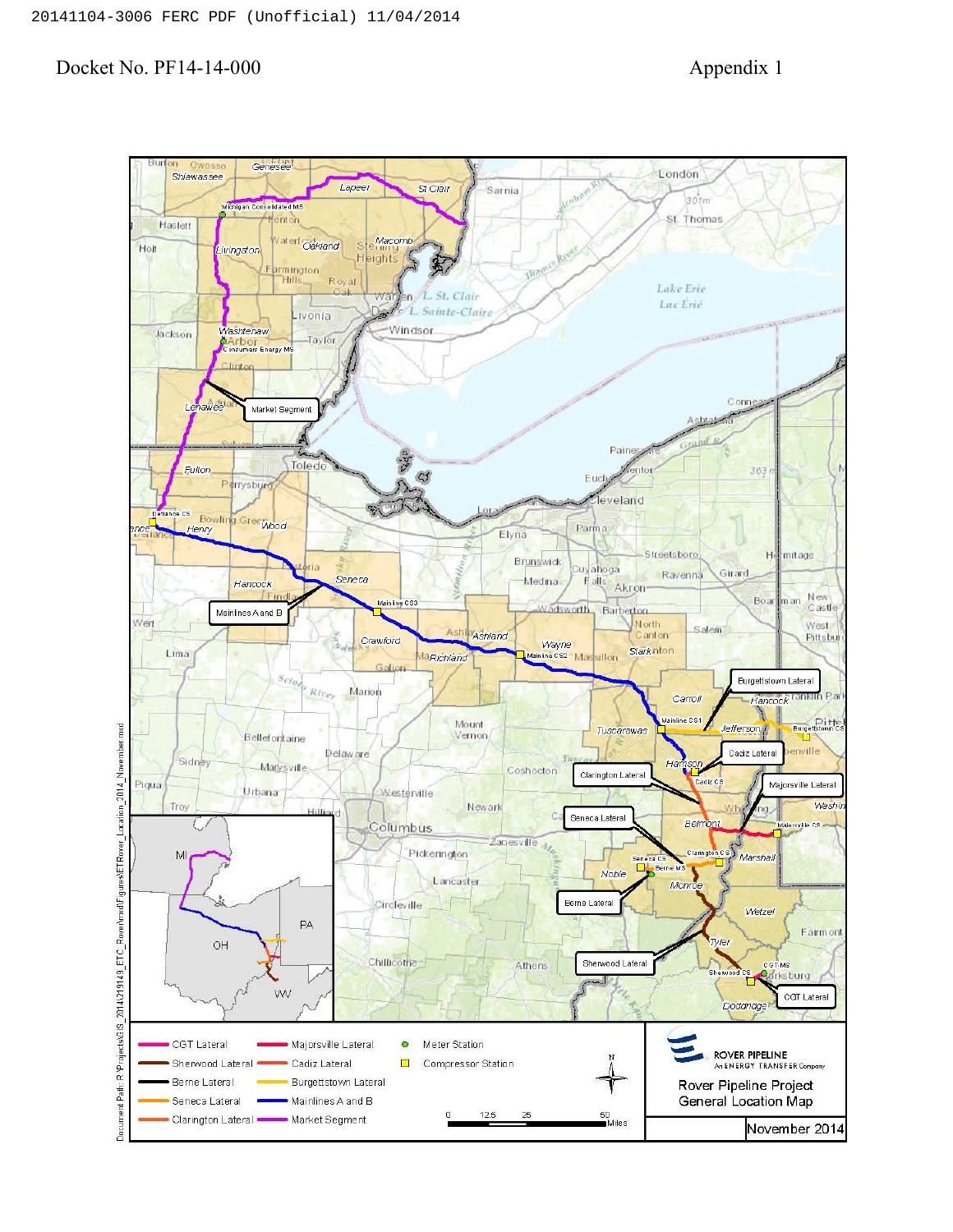Docket No. PF14-14-000 Appendix 2

# **INFORMATION REQUEST**

**Rover Pipeline Project**

| <b>Name</b>    |                                        |                 |
|----------------|----------------------------------------|-----------------|
| Agency_        |                                        |                 |
| <b>Address</b> |                                        |                 |
| <b>City</b>    | <b>State</b>                           | <b>Zip Code</b> |
|                |                                        |                 |
|                | Please send me a paper copy of the EIS |                 |

□ **Please remove my name from the mailing list**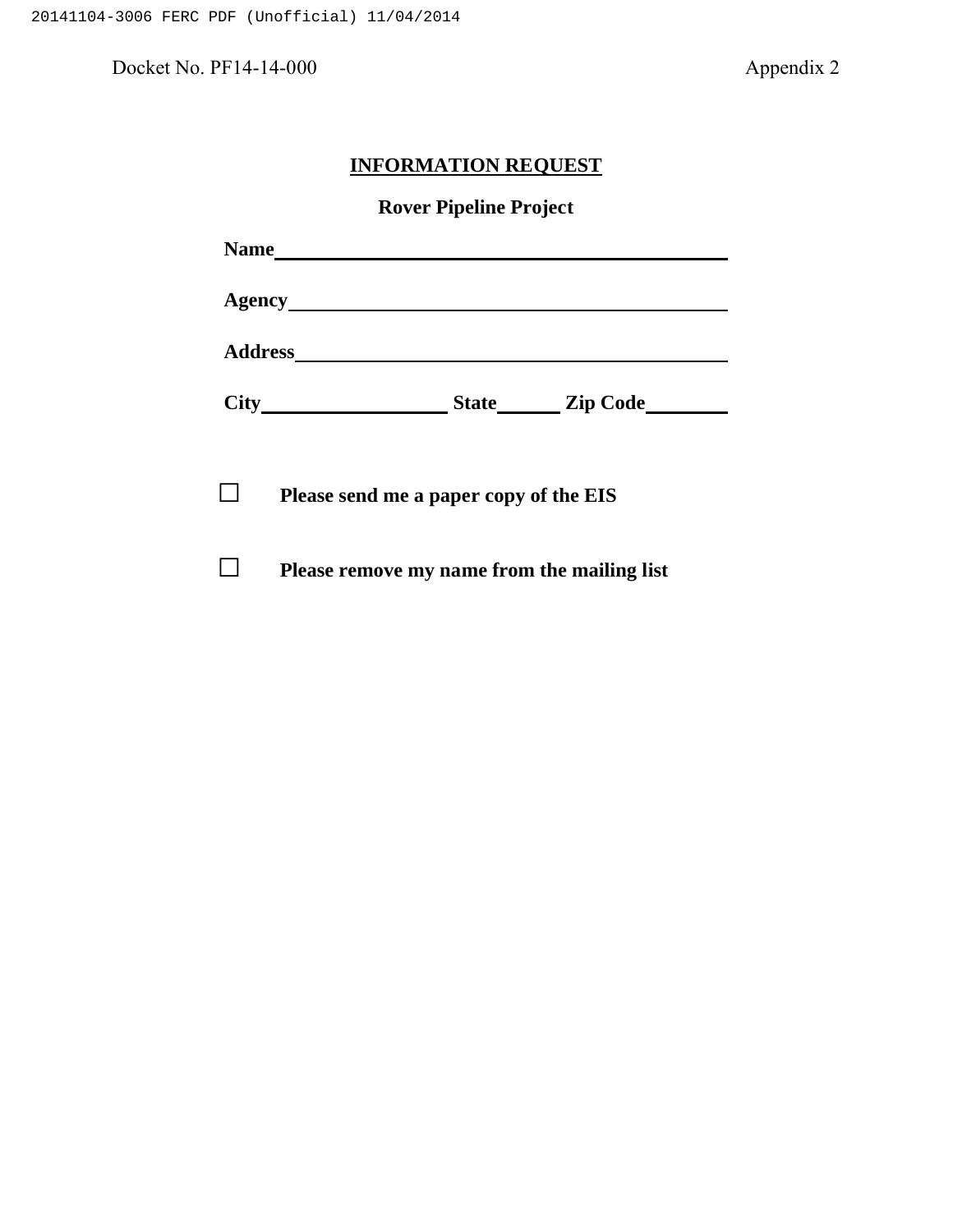20141104-3006 FERC PDF (Unofficial) 11/04/2014

**FROM**

**ATTN: OEP - Gas Branch 3, PJ - 11.3 Federal Energy Regulatory Commission 888 First Street, NE Washington, DC 20426**

*(Docket No. PF14-14-000, Rover Pipeline Project)*

**Staple or Tape Here**